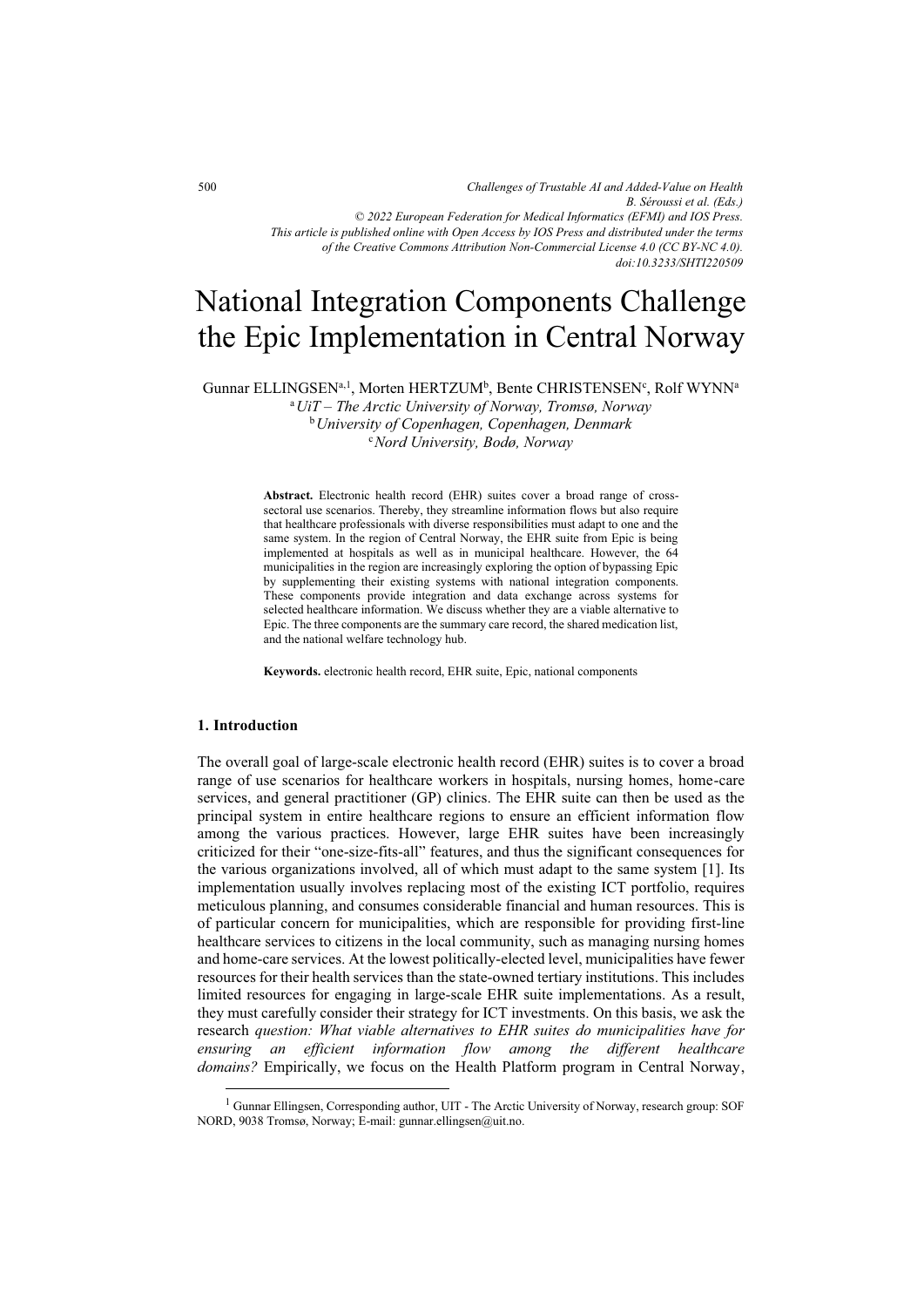where the goal is to implement the U.S. Epic EHR suite in 2022 [1,2]. While many municipalities in Central Norway have decided to participate, others are exploring the option of continuing to use their old systems by supplementing them with national integration components, which serve some of the same purposes as the Epic EHR suite. Theoretically, this paper is positioned in the information infrastructure literature [3]. We draw particularly on its installed base concept, which emphasizes that new functionality evolves on top of existing functionality rather than replaces it [4].

#### **2. Method**

Our study has an interpretive research approach, which considers a phenomenon from different viewpoints [5,6]. We compare the aim of the Health Platform program with the opinions of three municipality consortia that are considering alternatives to the Health Platform program. During spring of 2021, we conducted three one-hour interviews with four informants from three different municipality consortia in Central Norway. The informants have many years of professional experience with EHRs and with advising the top municipal leadership. We also include six interviews conducted with Health Platform managers in 2018 and nine interviews with GPs in Central Norway in 2019. The interviews were conducted in an open-ended manner, but in a broad sense, the focus in the interviews was on potentials and challenges with Epic.

# **3. Results**

# *3.1. The Health Platform program in Central Norway*

The Health Platform is a regional program jointly owned by the Central Norway Regional Health Authority and the Trondheim municipality. It is also a pilot for the national goal of "one citizen – one record". In 2019, the program signed a NOK 2.7 billion (EUR 270 million) contract with Epic Systems Corporation to acquire and implement the Epic EHR suite in Central Norway, including all hospitals, GP clinics, nursing homes, and home- care services. The number of healthcare workers in the region totals around 44,000. As a suite system, Epic is largely self-contained. Most of the functionalities needed by health personnel are supposed to be provided by Epic, either as ready-for-use functionality or through configuration. The Central Norway Regional Health Authority and the Trondheim municipality will start implementing Epic in the three regional hospitals and in the Trondheim municipality in 2022. Thereafter, the implementation process will continue in other municipalities that choose to join the program. While the hospitals in the region must replace their current EHR, the municipalities are in no immediate hurry. Although their current systems in nursing homes and home-care services lack the most recent functionality, there is no urgent need to replace them. Similarly, GPs have quite modern systems in place, with which they are satisfied. However, since the goal of the program is to create a comprehensive health service, the Health Platform strongly encourages all municipalities to participate to secure complete and up-to-date information about the condition, treatment and medication status of the patients. While almost half of the 64 municipalities in Central Norway have indicated that they will implement Epic, the rest have become increasingly reluctant. As go-live approaches, politicians in the municipalities are realizing that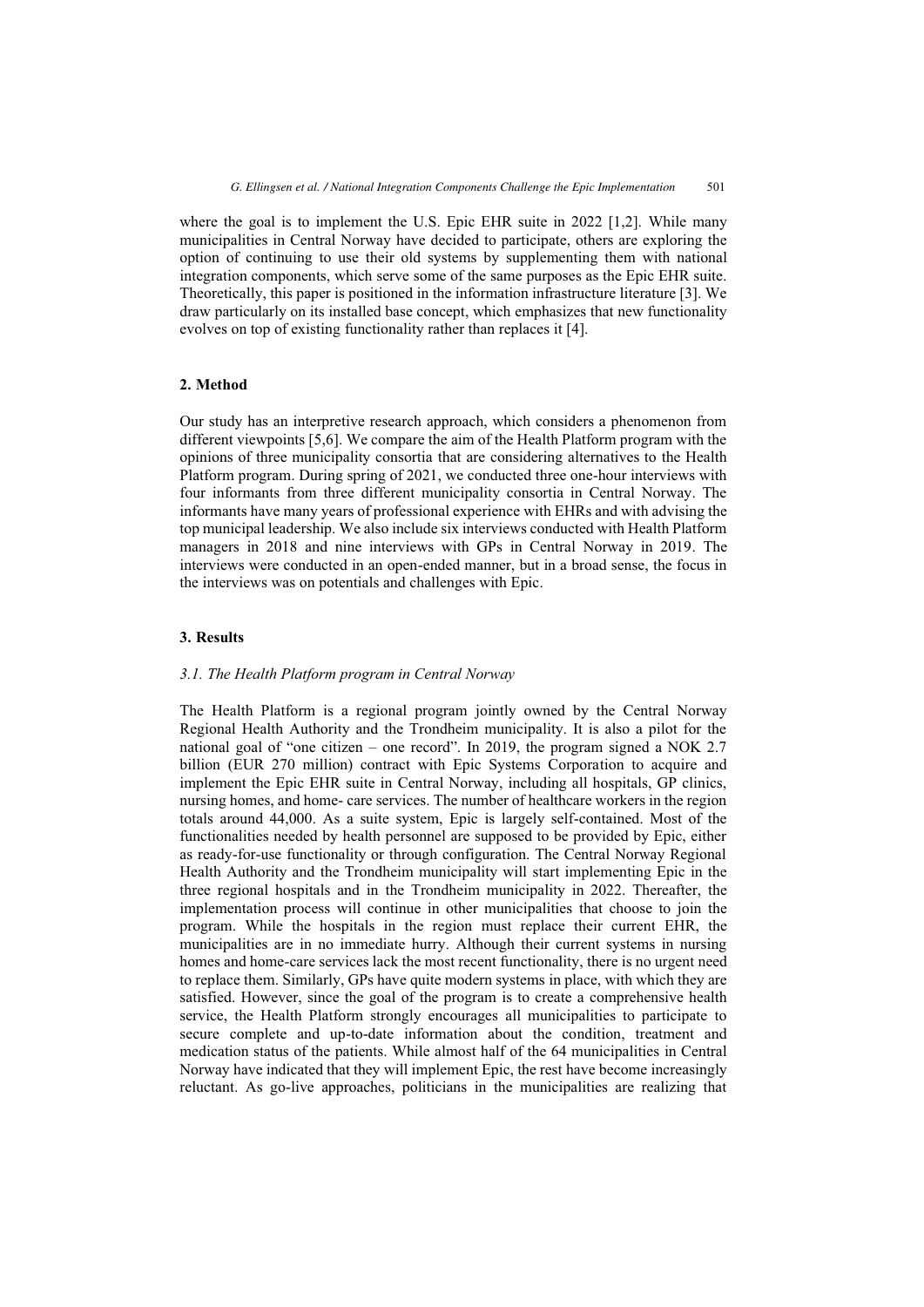implementing Epic will drain the municipalities' human and financial resources. Therefore, some municipalities are considering the so-called "zero-alternative," which implies continuing to use their current EHR systems and upgrading these systems with national integration components, which are in the pipeline.

# *3.2. The summary care record*

The summary care record (in development since 2012) is a digital solution for sharing patients' health information across the health sector. By using it, healthcare professionals have access to the same information regardless of whether they work in a hospital, a GP clinic, or an emergency room. The summary care record is integrated with the EHRs in the sector and provides real-time access to patients' critical information, pharmacydispensed medication, discharge letters, and laboratory results (including COVID-19). In addition, the possibility of sharing various clinical documents from Norwegian hospitals is currently being tested at different locations in Norway. Citizens may register information in the record, such as their primary contact person, disease history (structured selections), and special needs. Healthcare personnel must actively choose what information from their local EHRs they will share in the summary care record. Our informants underscore the fact that while GPs have been slow to make information in their local EHR available to the summary care record – and thus have hindered its potential – many GPs have increasingly begun to share their information. The current COVID-19 pandemic has given the care record a boost due to how easily available laboratory results from COVID tests are to various health personnel. Thus, one of our informants was quite optimistic about its potential and made a favorable comparison with the Epic EHR: "When GPs start exchanging information through the summary care record where residents, specialist health services, and the emergency services all have access, I'm not sure that GPs need so much more [i.e., the Epic EHR]." Another informant from the municipality consortium said that they had recently implemented the summary care record in the consortium and were eagerly looking forward to utilizing its potential: "Obviously, you get a lot of information that is useful. Additionally, when you start sharing patient record documents in the summary care record you can have discharge letters, nursing documentation, physiotherapy notes, and whatever you like. You can also have laboratory results and X-ray results." Based on these prospects, our informants have started to reflect on what more they need, or if they really need anything more: "After we have selected everything that we want, we are left with the question of what we haven't got that is unique to Epic."

# *3.3. The shared medication list and the central prescribing module*

The process of developing a shared medication list has been underway for a while, but from December 2021 it has been piloted in Norway's second-largest city, Bergen. Compared to the summary care record, which contains an overview of the pharmacydispensed medication, the shared medication list gives an overview of a patient's complete list of medications. This includes prescription medicines, non-prescription medicines, and medicines that have been administered in an emergency room, hospital, nursing home, or purchased abroad. In order to be able to introduce the shared medication list throughout the country, a national component called the Central Prescribing Module is also being developed and will be available from 2022. The Central Prescribing Module is a medication and requisition module that (through integration with the EHRs)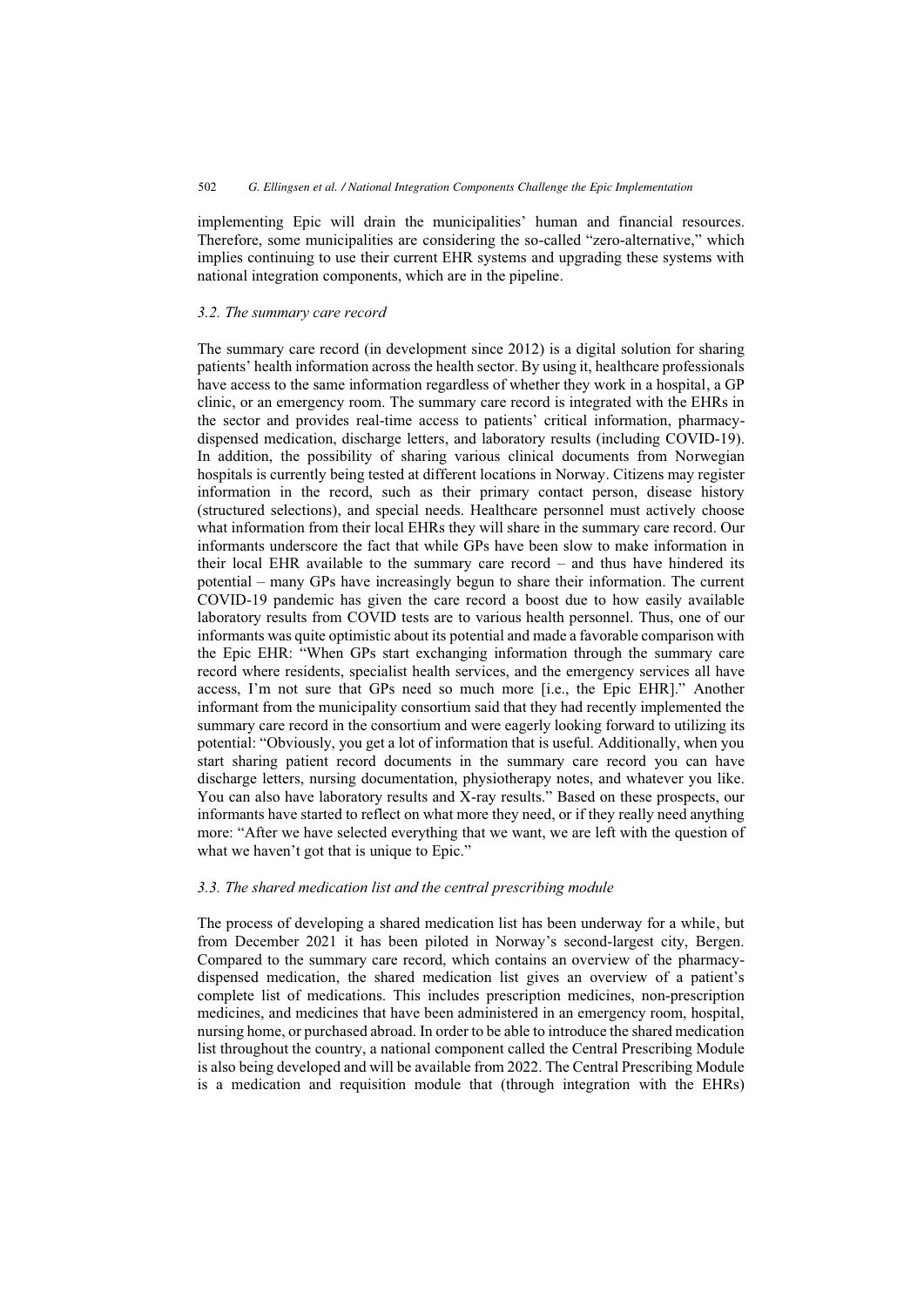facilitates the sharing of medication information among various EHRs. Healthcare professionals who use the module will have a unified prescription user interface, regardless of which EHR they use. Eventually, the shared medication list will become part of the summary care record. All our informants expressed great faith in the shared medication list and questioned whether there were any benefits unique to Epic. One of them said, "When we did a survey in all the 64 opt-in municipalities, where we wanted to find out what benefits the municipalities were looking for with Epic, the shared medication list was number one. This was originally presented as something unique to Epic, so it was a fairly common misconception that Epic was the only way forward." Another informant said: "When we get the shared medication list integrated into the summary care record, then we will have a pretty good picture of the patient's health situation." A third informant said: "A shared medication list is not unique to Epic; it is a national functionality that all EHRs must comply with, including Epic. Epic must relate both to it and the central prescribing module." A positive factor is that the integration of EHRs with the national components can now be done more seamlessly than before, when the national components had to be integrated with all local installations. Now EHRs can be integrated with the central prescribing module located in the cloud, thereby ensuring that all municipalities are connected to the module at the same time.

#### *3.4. The national welfare technology hub*

For the most part, Epic is a hospital-oriented system, and therefore some functionality for municipalities must be developed. One key component is the integration with the national welfare technology hub, which enables integration between the municipal EHRs and their welfare technologies. This integration will ensure an efficient information flow among welfare technologies, EHRs, and response-center solutions. Unfortunately, Epic will not be able to deliver this integration in the first round of the project and, according to our informants, "perhaps not in the second round either." For municipalities, this is a serious concern. Many of them have been heavily engaged in the national welfare program that started in 2013, have invested a lot of resources and money in it, and "have come a long way in establishing working welfare solutions." These technologies include bed sensors, door sensors, digital monitoring, medication dispensers, and GPS tracking. A typical use case is when an alarm goes off at a patient's home, which then demands an action at the response center. Here, nurses or other care personnel monitor the situation for many patients through a response-center solution. Through integration with the municipal EHR, the health personnel have access to contact information, level of service provided, planned next visit, next of kin, etc. Our informants pointed out that this is crucial decision-support for the care staff in deciding how to respond. Losing the integration with the national welfare technology hub will mean that the municipalities suffer a serious setback in their welfare technology investments. Therefore, the cluster of municipalities requested that the Health Platform embed this integration in the plans for the implementation of Epic. However, this was not possible: "We started sending letters last summer to try to make them understand that this integration was important for the municipalities, but the planning for the implementation had already gone so far that if one integration was to go in, another had to come out and there was no room to take anything out." As a result, the municipalities are increasingly worried about not being listened to. As one of our informants put it: "It is clear that if there is something the hospital needs, then it is more likely to be perceived as more important than what the municipalities need."